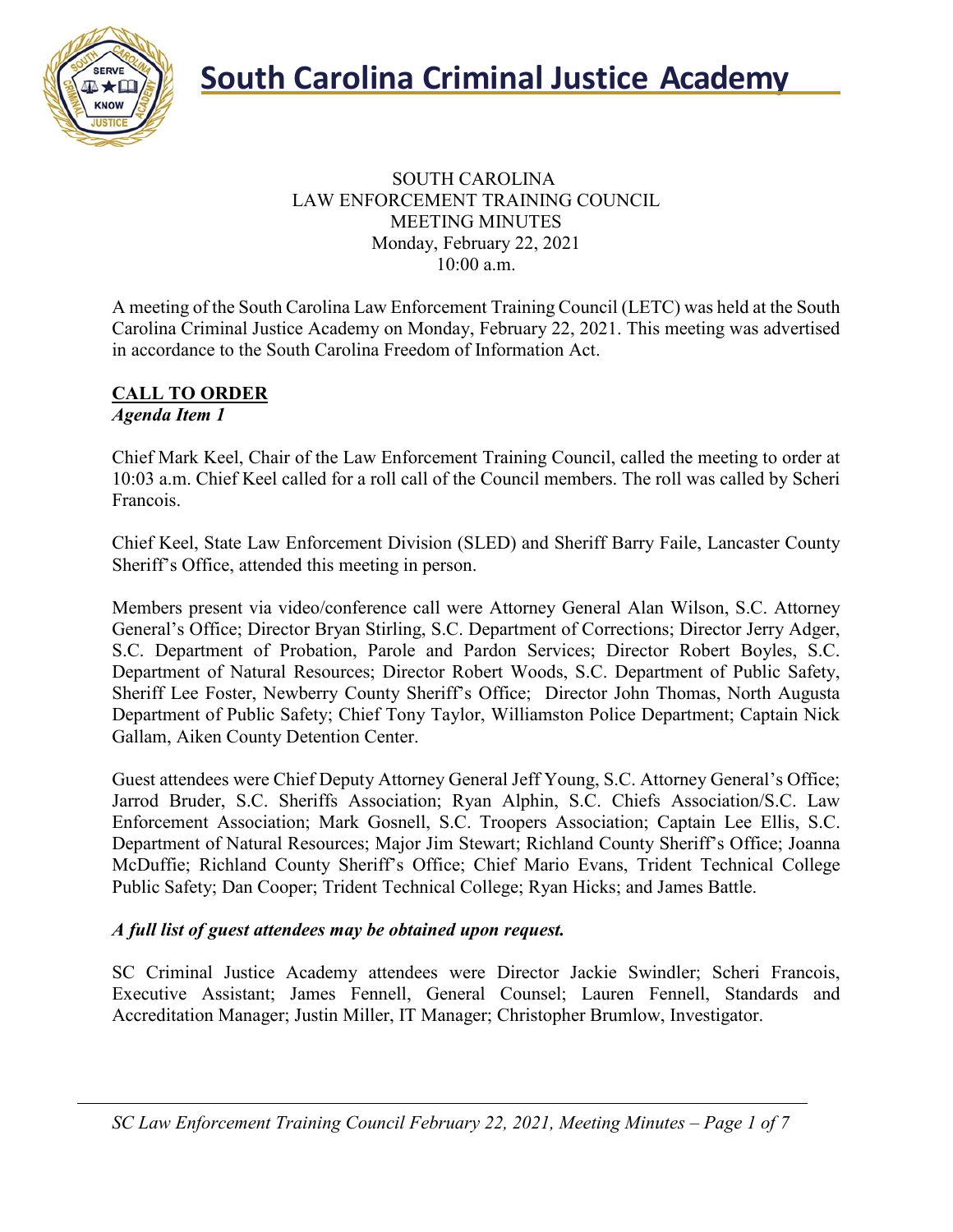

## **APPROVAL OF AGENDA**

*Agenda Item 2*

Upon a motion made by Director Boyles and seconded by Director Adger. Council voted unanimously to adopt the agenda as presented.

### **APPROVAL FOR MEETING MINUTES** *Agenda Item 3*

A motion to approve the minutes of the January 27, 2021, meeting was made by Director Boyles and seconded by Director Adger. Council voted unanimously to accept the meeting minutes as recorded.

### **DIRECTOR'S REPORT**

*Agenda Item 4*

## A. **General Counsel Report**

Misconduct Cases

### **Scott Hess:** *2020-CJA-01-16 (Myrtle Beach Police Department)*

**Summary:** Allegation of physical or psychological abuse of members of the public and/or prisoners. **Request for Final Agency Decision.**

Hearing Officer recommended that Council:

- A) Issue its final agency decision, pursuant to S.C. Code Ann. Regs. 37-107 D., finding that the allegations of misconduct reported against Scott Hess by the Myrtle Beach Police Department have not been proven by substantial evidence; and
- B) Expunge within thirty (30) days of the final agency decision in this matter, pursuant to the requirements of S.C. Code Ann. § 23-23-150 (M), all evidence related to the allegations of misconduct filed against Scott Hess by the Myrtle Beach Police Department.

Attorney Ryan Hicks was in attendance to represent Mr. Hess and answer any questions from Council, if applicable. Mr. Hicks asked Council to adopt the recommendation of the Hearing Officer.

Mr. Hess was in attendance to speak on his own behalf and to answer any questions from Council, if applicable.

*SC Law Enforcement Training Council February 22, 2021, Meeting Minutes – Page 2 of 7*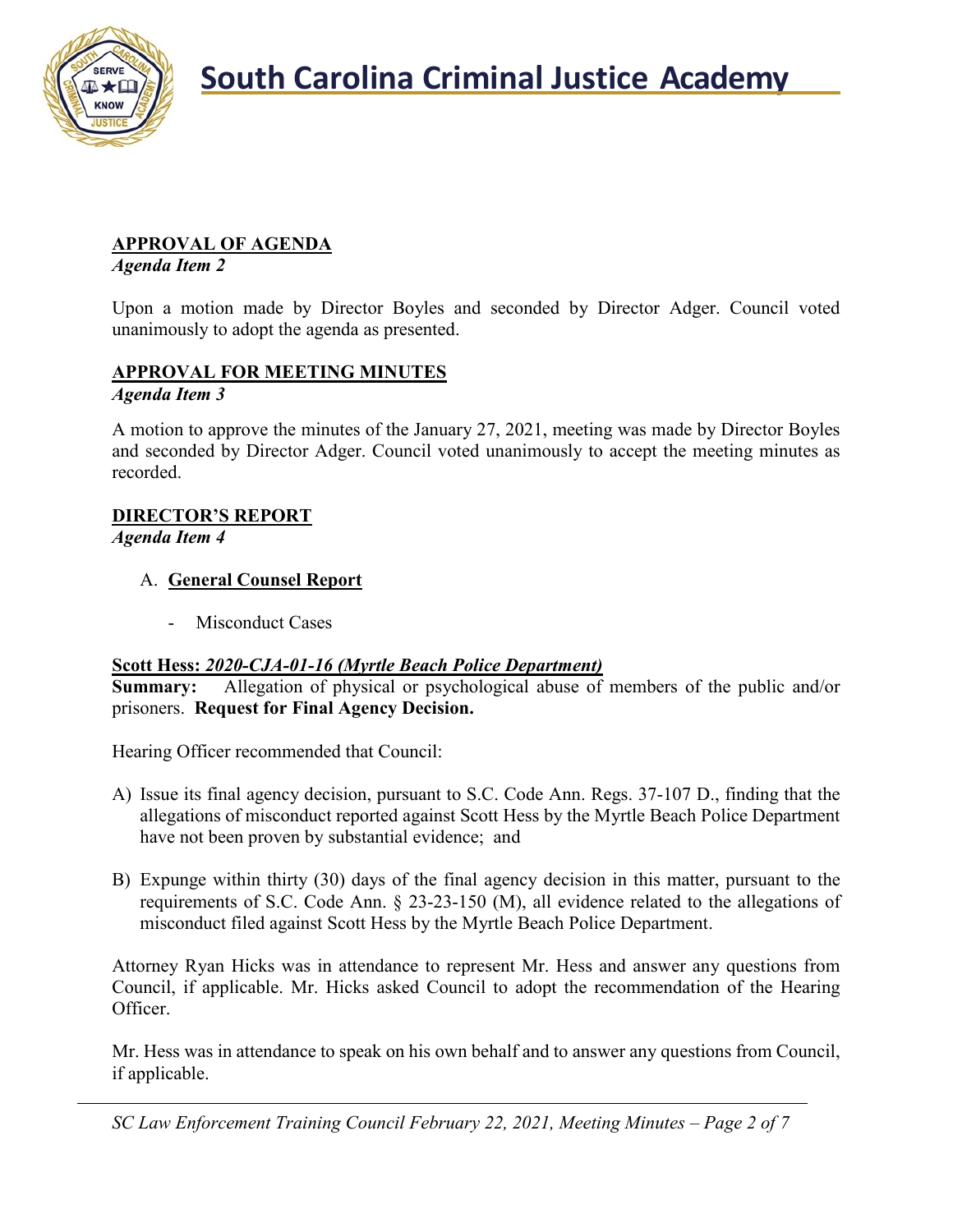

Attorney James Battle was in attendance to represent Myrtle Beach Police Department and to answer any questions from Council, if applicable.

Council heard details from and had questions answered by both attorneys regarding the misconduct allegations against Mr. Hess.

Upon hearing from both attorneys, Director Boyles made a motion to adopt the recommendation of the Hearing Officer. The motion was seconded by Captain Gallam.

Before the voting process, there was discussion amongst Council in regards to the best course of action as it relates to Mr. Hess' law enforcement certification.

Upon conclusion of this discussion, Director Boyles withdrew his motion. Director Adger made a new motion to deny Mr. Hess' eligibility for law enforcement certification. Sheriff Faile seconded the motion. Council voted unanimously to permanently deny Mr. Hess' eligibility for law enforcement certification.

### **Victoria Cheek:** *2021-CJA-02-04 (Marlboro County Sheriff's Office)*

**Summary:** Ms. Cheek was arrested by the Florence Police Department and charged with Driving with an Unlawful Alcohol Concentration (DUAC) .16 1st Offense. **Request for Suspension of Law Enforcement Certification.**

Sheriff Faile made a motion to suspend Ms. Cheek's law enforcement certification. Director Boyles seconded the motion. Council voted unanimously to temporarily suspend Ms. Cheek's law enforcement certification pending the outcome of the criminal charges.

### **Vishal Patel:** *2021-CJA-02-09 (Bishopville Police Department)*

**Summary:** Mr. Patel was arrested by the South Carolina Highway Patrol and charged with Driving Under the Influence 1<sup>st</sup> Offense. **Request for Suspension of Law Enforcement Certification.**

Sheriff Faile made a motion to suspend Mr. Patel's law enforcement certification. Director Boyles seconded the motion. Council voted unanimously to temporarily suspend Mr. Patel's law enforcement certification pending the outcome of the criminal charges. *Please note that Director Woods recused himself from the voting process in this case.*

### **Joshua Kirby: No assigned case number** *(Kingstree Police Department)*

**Summary:** Allegations of willfully making false, misleading, incomplete, deceitful, or incorrect statements to a law enforcement officer, a law enforcement agency, or a representative of the agency, except when required by department policy or the laws of this State. Allegations of willfully providing false, misleading, incomplete, deceitful, or incorrect information on a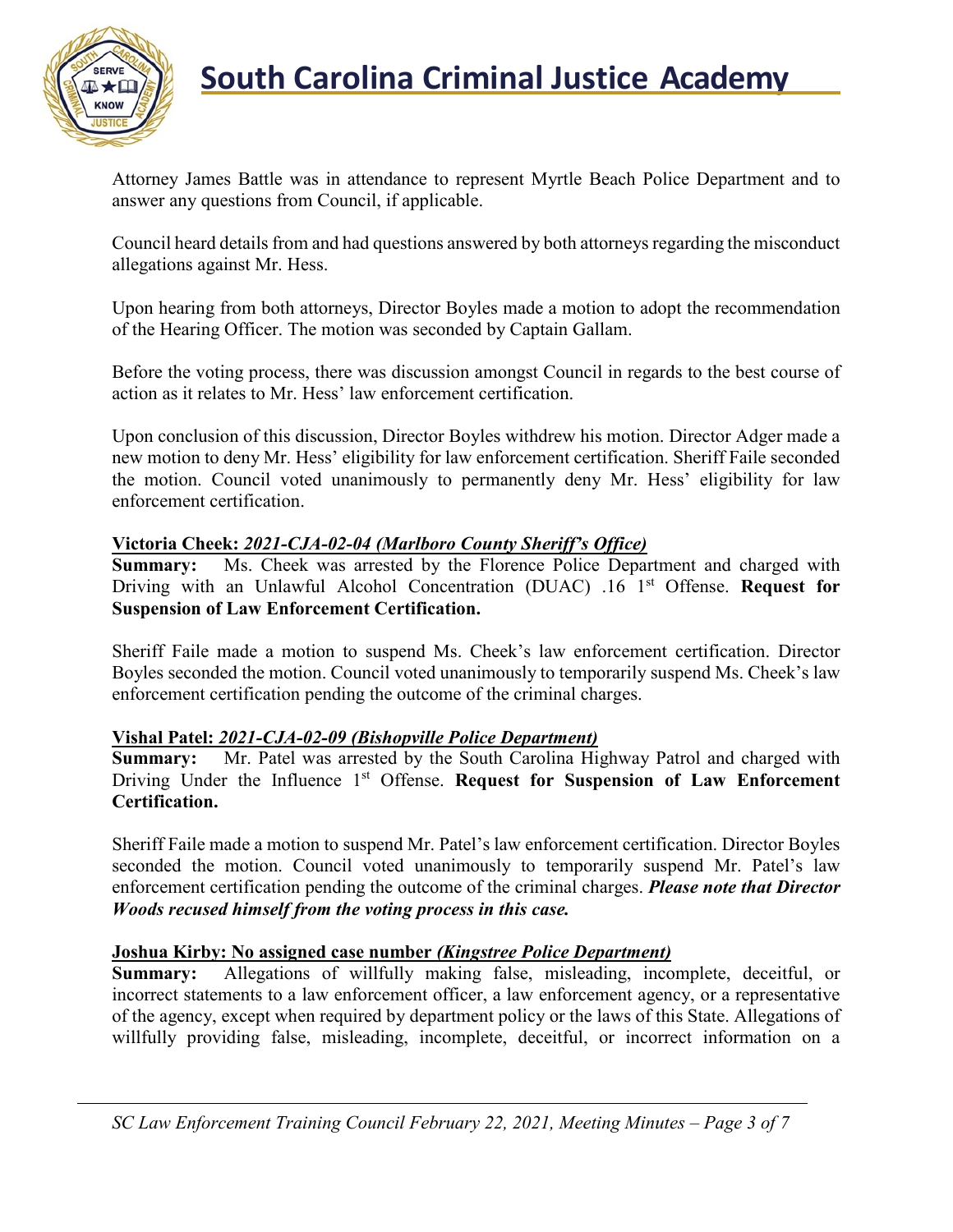

document, record, report or form, except when required by departmental policy or the laws of this State.

After receiving information from officers of their department that Mr. Kirby had falsified firearms qualifications of an officer by "punching holes in the targets on the firing line" in effort to assist the officer with qualifying, the Kingstree Police Department filed a misconduct allegation. This information was discovered after Mr. Kirby had been separated from the Kingstree Police Department for approximately 9 months. **Acceptance Request.**

Sheriff Faile made a motion to accept the amended PCS form. Director Boyles seconded the motion. Council voted unanimously to accept the amended PSC Form to reflect misconduct.

#### **Dunea Lockwood:** *No assigned case number (Myrtle Beach Police Department)*

**Summary:** Allegations of willfully making false, misleading, incomplete, deceitful, or incorrect statements to a law enforcement officer, a law enforcement agency, or a representative of the agency, except when required by department policy or the laws of this State. **Acceptance Request.**

After conducting an audit of the agency ACADIS files, the Myrtle Beach Police Department discovered that Mr. Lockwood was listed as an active officer with the agency. The Myrtle Beach Police Department advises a misconduct separation was submitted in January of 2020; however, a thorough review of Academy records does not show the allegation was ever received. A technical error may have occurred which could have prevented the submitted allegation from being received. Myrtle Beach Police Department advises that Mr. Lockwood was granted 6 months, unpaid, non-FMLA, leave of absence from the agency so that he could address personal matter at home in New York. A review of his personal social media page discovered he was sworn in as a police officer in Troy, New York on January 13, 2020.

Sheriff Faile made a motion to accept the late PCS Form. Director Boyles seconded the motion. Council voted unanimously to accept the late PCS Form of Misconduct.

### **Ronald Tindal:** *No assigned case number (Trident Technical College Public Safety)*

**Summary:** Ronald Tindal, a Class 3 Officer candidate, was convicted of Fraudulent Check less than 500 dollars 1<sup>st</sup> Offense in 2005. Mr. Tindal has applied for expungement. Request for **Eligibility for Law Enforcement Certification.**

Chief Mario Evans of the Trident Technical College Public Safety Department was in attendance to speak on behalf of Mr. Tindal and requested the Council grant Mr. Tindal eligibility as a candidate to receive law enforcement certification.

Mr. Tindal was in attendance to speak on his own behalf and answer any questions from Council, if applicable.

*SC Law Enforcement Training Council February 22, 2021, Meeting Minutes – Page 4 of 7*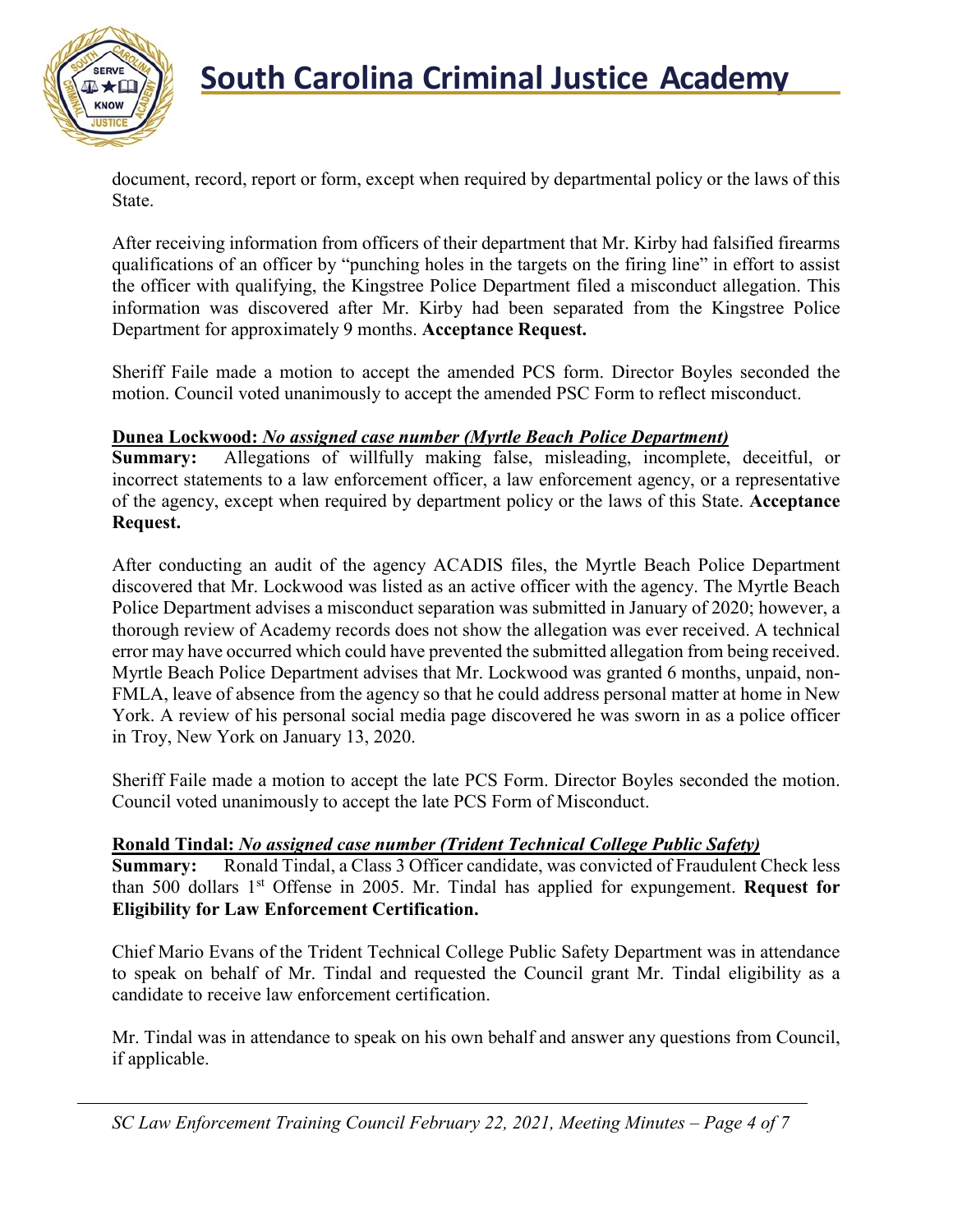

After hearing from Chief Evans and Mr. Tindal, Sheriff Faile made a motion to grant Mr. Tindal eligibility for certification. Director Thomas seconded the motion. Council voted unanimously to grant Mr. Tindal eligibility as a candidate to receive law enforcement certification as a Class 3 **Officer** 

## B. **Director's Comments**

### Director Swindler

Director Swindler gave updates on class and graduation numbers since the last meeting. He also gave information on how many staff and students tested at the last routine COVID testing that occurs every two weeks on site.

Lastly, Director Swindler gave an update on the utilization of the Tactical Training Center.

## **UNFINISHED BUSINESS**

### *Agenda Item 5*

A. Training Proposal by Technical Schools

Director Swindler gave an update on the proposal made by the technical schools to assist the Academy with training law enforcement officers. The technical colleges proposed that law enforcement agencies send their candidates to technical schools where they would provide the four weeks of training that is currently being conducted in the fields by the hiring department. The technical schools would also provide additional training to further enhance the training. Further, the technical school would give training to students who have not yet been hired by a law enforcement agency. These students would receive a certificate of completion and be able to present this to a law enforcement agency upon applying for a position to show they have already had some training to become an officer.

The technical schools have been able to secure scholarship money and WINS scholarship money for this program. In order to receive the scholarship money, the technical schools would need to expand the training, which would be for 14 weeks. This 14 weeks of training would apply to candidates sent to their schools by law enforcement agencies or students who have not yet been hired by an agency.

The technical schools would vet the candidates that have not been hired by agencies and would have those students meet all minimum requirements necessary to be hired by an agency.

*SC Law Enforcement Training Council February 22, 2021, Meeting Minutes – Page 5 of 7*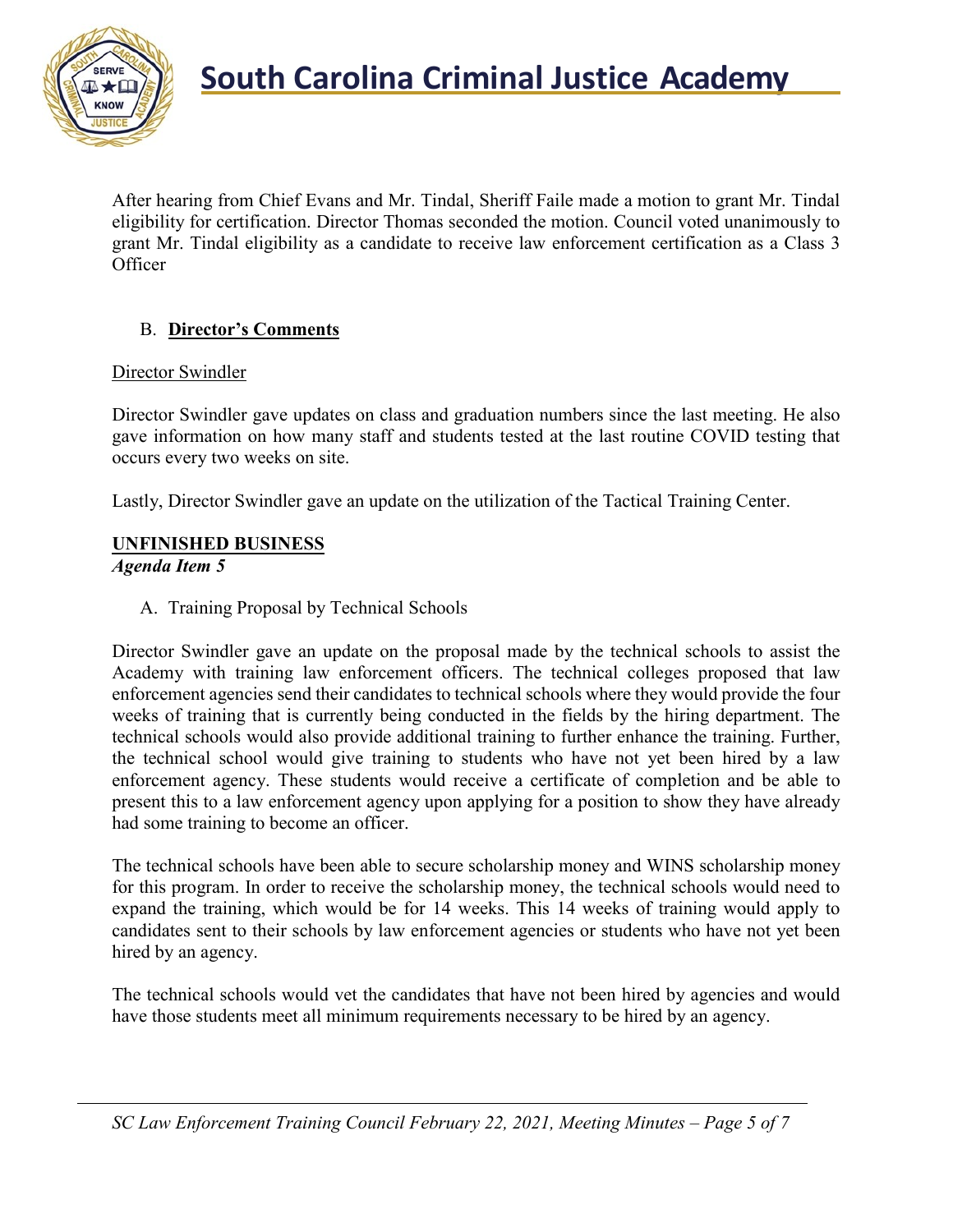

The training would be broken down into various semesters. There would be two different sessions in a semester which would last for 7 weeks for each session. These sessions would be broken into 4 modules. The school would administer each module's test.

After completion of this training by the technical schools, candidates would still be required to come to the Academy to take the cumulative and physical abilities test and go through their 8 weeks of training at the Academy.

There will be no cost to the agency and quite possibly no cost to the student if they receive any of the scholarship money.

The technical schools would be assigned an ACADIS number and would count the students as prehires in ACADIS.

Upon conclusion of the overview of the proposal by the technical schools given by Director Swindler, Council had questions answered by Director Swindler and Dan Cooper of Trident Technical College and had discussion regarding the proposal.

After the discussion, Director Boyles made a motion to adopt the Academy pre-training proposal made by the technical school system. The motion was seconded by Director Stirling. Council voted unanimously to adopt the proposal made by the S.C. Technical School System to provide pre-Academy training to candidates for law enforcement certification.

B. Duties and Limits of Class 3 Officers

Chief Keel opened the discussion on this subject by stating that he certainly understands the need to address this issue sooner than later. Before making a final decision, however, he believes it is important that everyone has an opportunity to voice their thoughts and opinions on the matter.

Chief Keel gave information on the approximate number of Class 3 Officers employed by various agencies in the state. There are approximately 860 Class 3 Officers working in the field. The larger number of Class 3 Officers working in the field work in police departments, which have approximately 174 Class 3 Officers; sheriffs' departments, which have approximately 346 Class 3 Officers; and state agencies, which have approximately 188 Class 3 Officers.

This discussion has been going on since late last year, and Chief Keel and Director Swindler have had two meetings with the Sheriffs Association. Jarrod Bruder, Director of the S.C. Sheriffs Association, submitted a document listing ideas of what Class 3 Officers should be allowed to do in regard to their duties based upon a thorough survey conducted on sheriffs' departments to identify the exact duties their Class 3 Officer are performing.